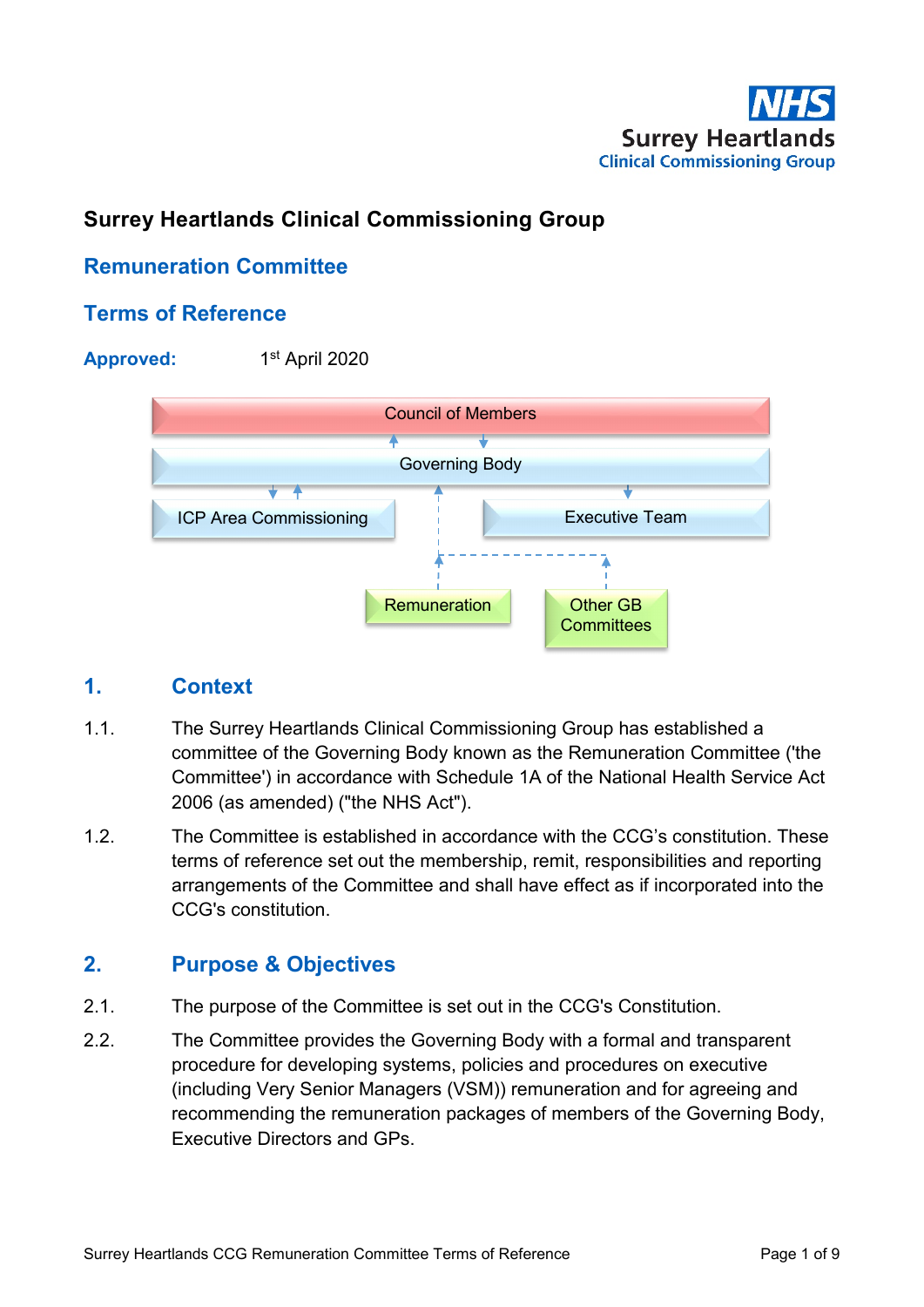- 2.3. The Committee makes recommendations to the Governing Body on policy determinations relating the remuneration, fees and other allowances for all employees, Workers, Self-employed Consultant and Office Holders who are employed through payroll<sup>[1](#page-1-0)</sup> and invoice who provide services to the CCG.
- 2.4. The Committee will consider and make recommendations to the Governing Body on arrangements to be determined locally as set out in the NHS Terms and Conditions Handbook or any other locally agreed allowances, including determinations under any pension scheme that the CCG may establish as an alternative to the NHS pensions scheme.

# **3. Accountability/ Delegated Authority**

- 3.1. The Committee is accountable to the Governing Body.
- 3.[2](#page-1-1). The minutes of Committee meetings shall be formally recorded and retained.<sup>2</sup> The Chair will produce a Summary Report that records the recommendations of the Committee and provides sufficient information to provide assurance to the Governing Body to allow it to make their decisions, without revealing personal information. (For clarity – The Summary Report will be considered in the Part II section Governing Body meeting.)
- 3.3. The Committee is authorised by the Governing Body to investigate any activity within these terms of reference. It is authorised to seek any information it requires from any member, officer or employee who are directed to co-operate with any request made by the Committee. The Committee is authorised by the Governing Body to obtain outside legal or other independent professional advice and to secure the attendance of other individuals with relevant experience and expertise if it considers necessary.
- 3.4. The CGG's annual report shall include a section describing the work of the Committee in discharging its responsibilities.

# **4. Sub Committees & Delegation**

- 4.1. The Remuneration Committee has established a sub-committee for the purpose of determining matters relating to lay-members' remuneration
- 4.1.1. **Membership of the** sub-committee will include any non-conflicted member of the Committee plus include the following individuals:
	- Accountable Officer.

<span id="page-1-0"></span>this includes staff working for the Integrated Care System.

<span id="page-1-1"></span><sup>&</sup>lt;sup>2</sup> The minutes will contain personal information that should not be revealed even at a Part 1 Governing Body meeting. The minutes must be retained so that the Auditors can provide assurance of the accuracy of the Summary Report submitted to the Governing Body.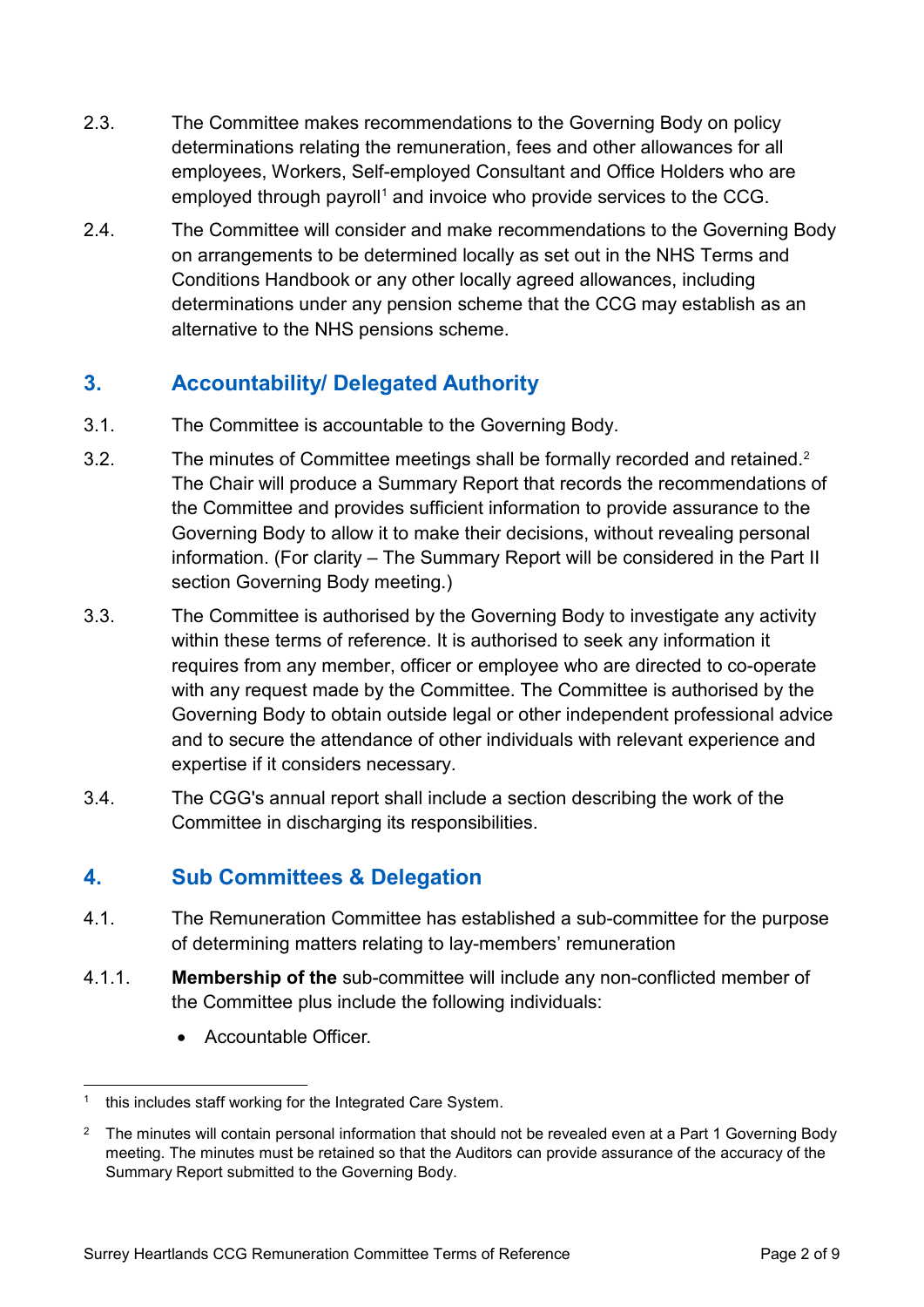- Chief Finance Officer
- 4.1.2. The sub-committee will be chaired by a member of the Remuneration **Committee.**
- 4.1.3. The sub-committee makes recommendations to the Governing body directly with a copy to the Remuneration Committee.
- 4.1.4. The sub-committee will use the same Terms of Reference as for the Remuneration Committee as amended by this paragraph (4.1).
- 4.2. The Remuneration Committee may not establish any other sub-committee or delegate its responsibilities.

## **5. Responsibilities**

- 5.1. The Committee will consider and recommend to the Governing Body the appropriate remuneration and terms of service for the Chair, Accountable Officer, other Governing Body members, Executive Directors and GPs including:
	- all aspects of salary (including any performance-related elements/bonuses);
	- provisions for other benefits, including pensions and payments; and
	- arrangements for termination of employment and other contractual terms.
- 5.2. The Committee will consider the severance and settlement payments including those requiring HM Treasury approval as appropriate in accordance with the guidance 'Managing Public Money' (available on the HM Treasury.gov.uk website).
- 5.3. The Committee shall approve arrangements for identifying the CCG's proposed Accountable Officer
- 5.4. The Committee shall review the performance of the Accountable Officer, Executive Directors and GPs determine the annual remuneration package, if appropriate.
- 5.5. The Remuneration Chair shall attend the CCG's AGM prepared to respond to any questions that may be raised on matters within the Committee's area of responsibility.
- 5.6. The Committee shall adhere to all relevant laws, regulations and policy in all respects, including:
	- a) national guidance (i.e. NHS Improvements price cap); and
	- b) Treasury compliance/ approvals.
- 5.7. It will take into account:
	- c) benchmarked information of other clinical commissioning groups' costs; and
	- d) the competing earnings potential in primary care.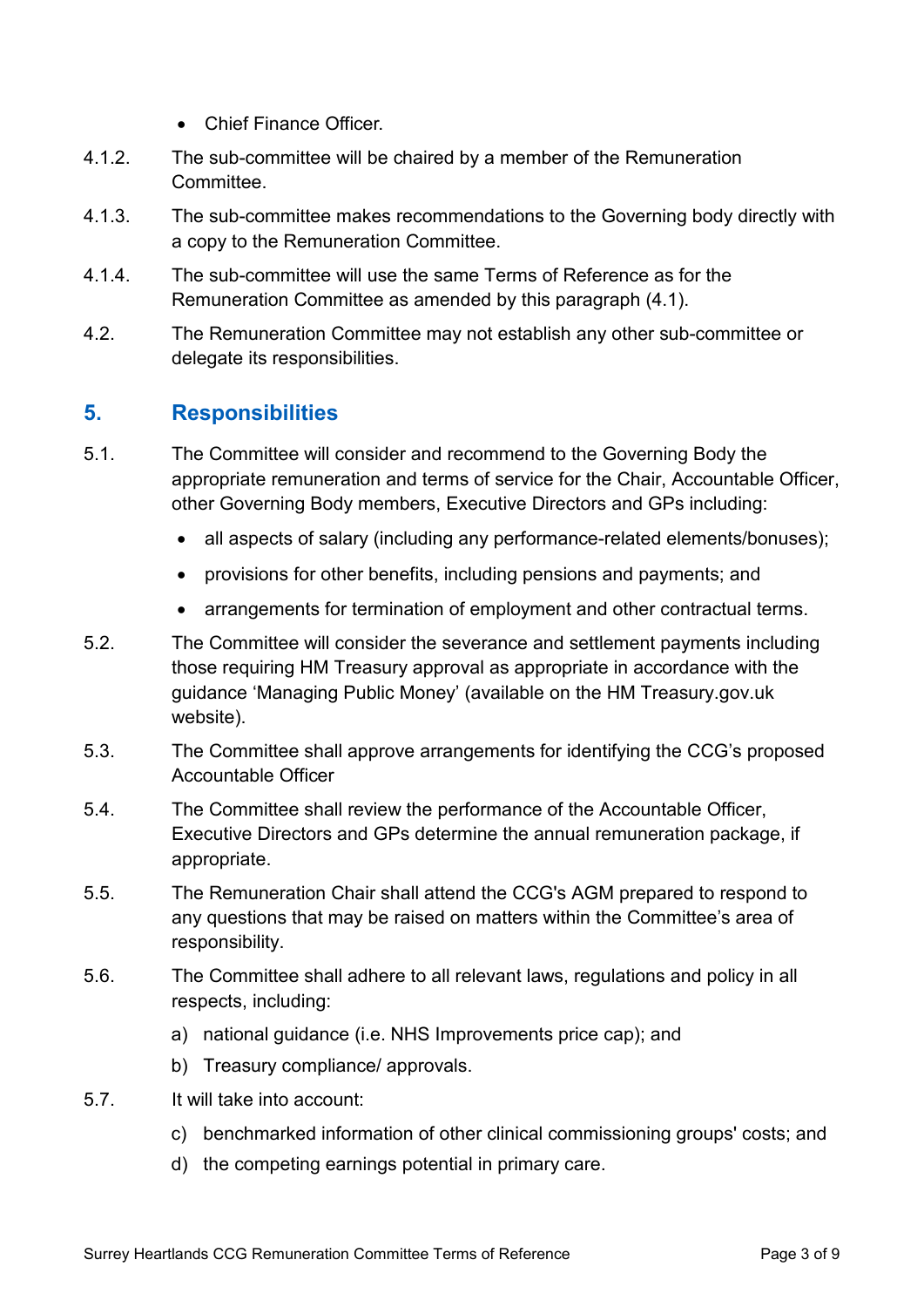- 5.8. The Committee will review and recommend Human Resource policies to the Governing Body for approval.
- 5.9. The Committee is responsible for reviewing those risks on the Corporate Risk Register and Governing Body Assurance Framework which have been assigned to it and ensure that appropriate and effective mitigating actions are in place, including giving assurance to the Governing Body on risks associated with the Committee's purpose.

## **6. Membership**

6.1. The membership of the committee shall consist of:

#### **6.1.1. Members (or nominated deputies):**

- Lay Member, who shall be the Chair (this cannot be the Audit Chair);
- Lay Member (Audit), who shall be the Deputy Chair; and
- One GP Clinical Representative of the Governing Body.

#### **6.2. Appointment of Members:**

- 6.2.1. All members of the Committee must be members of the Governing Body.
- 6.2.2. The members of the Committee shall be appointed by the Governing Body.
- 6.2.3. The Chair of the Governing Body will not be a member of the Committee.
- 6.2.4. Members of the Committee should aim to attend all scheduled Committee meetings. The Chair will review with the Chair of the Governing Body any circumstances in which a Member's attendance falls below 75% attendance.

# **7. Deputies / attendees**

- 7.1. Committee members may nominate a suitable<sup>[3](#page-3-0)</sup> deputy when necessary and subject to the approval of the Chair. All deputies should be fully briefed and the Corporate Office informed of any agreement to deputise so that quoracy can be maintained.
- 7.2. No person attending the meeting in one role can additionally act on behalf of another person as their deputy.
- 7.3. The following post holders of the CCG shall routinely attend meetings:
	- the Accountable Officer:
	- the Chief Finance Officer:
	- the Director of Corporate Affairs and Governance; and

<span id="page-3-0"></span> <sup>3</sup> "Suitable" means an individual who fulfils the characteristics of 6.1 and who is not disqualified.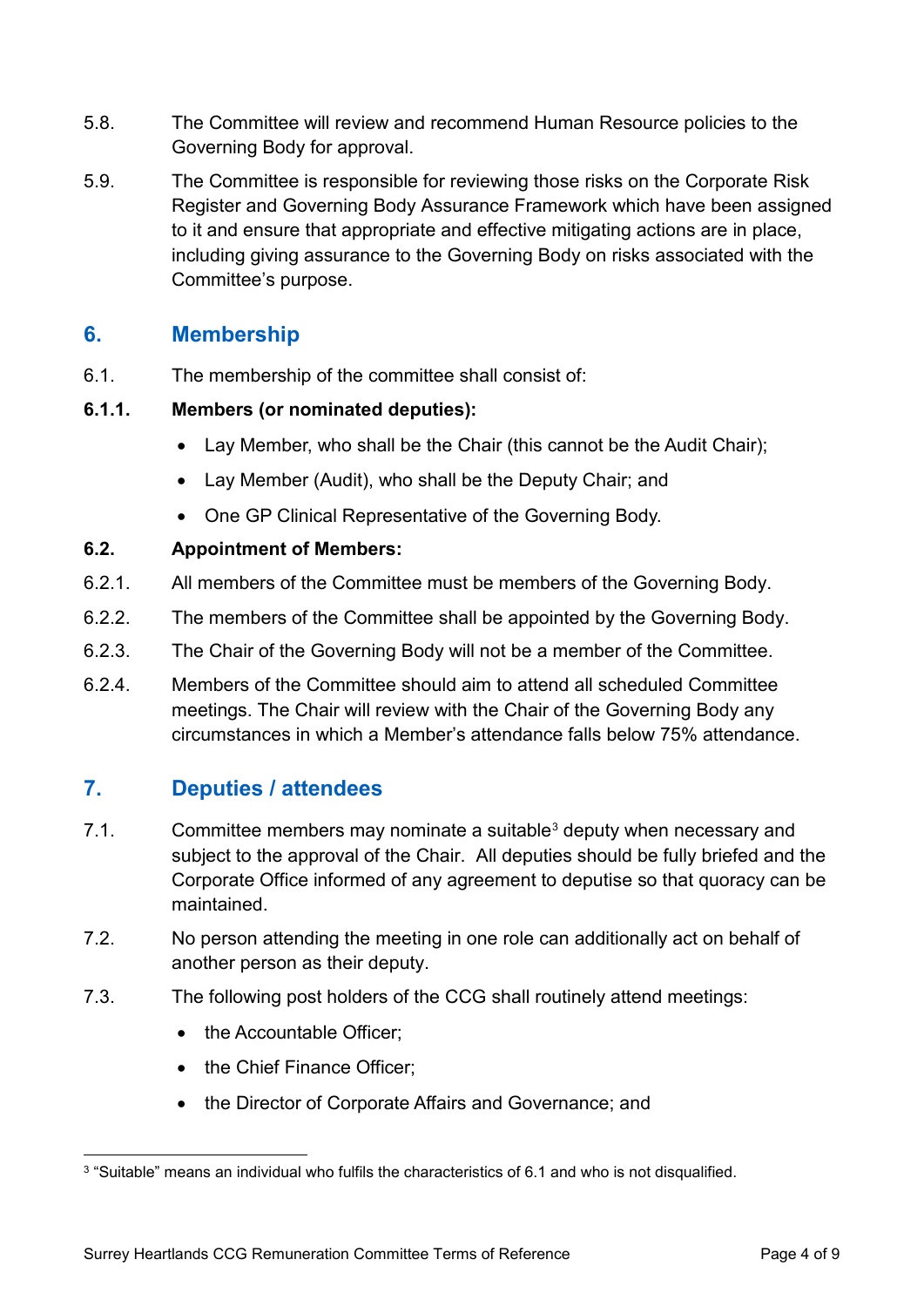- a Human Resources lead.
- 7.4. No one may be in attendance for discussions about their own remuneration and terms of service or contract.
- 7.5. Other members, officers or employees of the CCG may be invited by the Committee to attend meetings, as appropriate. Those invited to attend a meeting will not be entitled to vote.

## **8. Quorum**

- 8.1. A quorum shall be two Committee members, which must include:
	- Chair (or Deputy Chair)
- 8.2. The Chair will decide if the meeting is quorate after any actions have been taken to manage any declared conflicts of interest.
- 8.3. Nominated deputies attending committee meetings, on behalf of substantive members, will count towards quorum.
- 8.4. If a meeting is not quorate, the Chair may adjourn the meeting to permit the appointment or co-option of additional members if necessary. The Chair will have the final decision as to their suitability.
- 8.5. Any decisions put to a vote at a Committee meeting shall be determined by a majority of the votes of members present (For clarity: members may be physically attending the meeting or participating by an agreed telecommunications link - see section 10). In the case of an equal vote, the Chair shall have a second and casting vote. The chair will declare the result of the vote.

## **9. Meetings**

- 9.1. The committee will meet a minimum of four times per year and have an annual rolling programme of meeting dates and agenda items.
- 9.2. The Committee will operate in accordance with the CCG's Standing Orders. The Corporate Office will be responsible for ensuring administrative support to the Committee. This will include:
	- Giving notice of meetings (including, when the Chair deems it necessary in light of the urgent circumstances, calling a meeting at short notice)
	- Issuing an agenda and supporting papers to each member and attendee no later than 5 days before the date of the meeting;
	- Ensuring an accurate record (minutes) of the meeting.
- 9.3. The committee will meet in private and agendas and papers will not be published.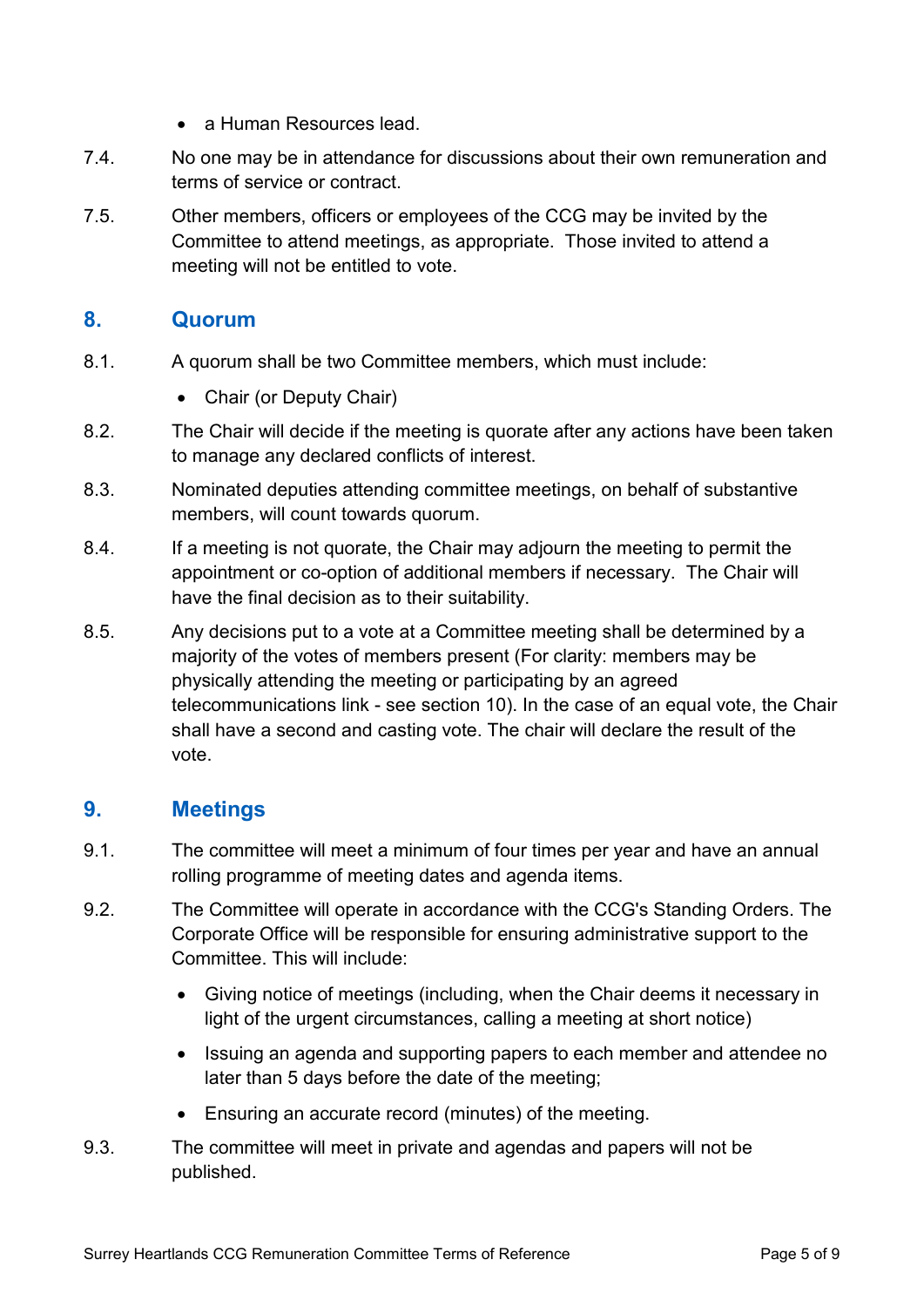- 9.4. Meetings may be held by conference call or by electronic means, so long as the technology provides live and uninterrupted conferencing facilities.
- 9.5. With the agreement of the Chair and by exception one or more Members of the Committee may participate in meetings in person or virtually by using video or telephone or web link or other live and uninterrupted conferencing facilities.
- 9.6. An extra meeting of the Committee can be called at the request of the Chair or the Clinical Chair.
- 9.7. Where an extra meeting needs to be scheduled, every endeavour will be made to give at least 10 working days' notice. Notification will be given by email.
- 9.8. Non-members may be required to withdraw from the confidential part of the meeting.
- 9.9. Members of the Committee have a collective responsibility for the operation of the Committee. They will participate in discussion, review evidence and provide objective expert input to the best of their knowledge and ability, and endeavour to reach a collective view.

# **10. Agenda Preparation**

- 10.1. The Committee will develop the forward-looking rolling Agenda programme, maintained by the Corporate Office.
- 10.2. The Chair will prepare the next meeting's agenda with the support from the Corporate Office.

# **11. Managing Conflicts of Interest**

- 11.1. The members of the Committee must comply fully with NHS England Guidance and CCG Policy regarding Conflict of Interest<sup>[4](#page-5-0).</sup>
- 11.2. The Chair is responsible for managing conflicts of interest at a meeting of the committee. If the Chair has a conflict of interest, then another non-conflicted member of the committee is responsible for deciding the appropriate course of action.
- 11.3. At the start of the meeting, the Chair will invite members to declare if they have any conflicts of interest with the business to be conducted, including previously declared interests.
- 11.4. The Chair will decide any necessary course of action to manage a declared conflict of interest as advised by the CCG Conflict of Interest Policy.

<span id="page-5-0"></span> <sup>4</sup> The Management of Conflicts of Interest is included in the Standards of Business Conduct Policy.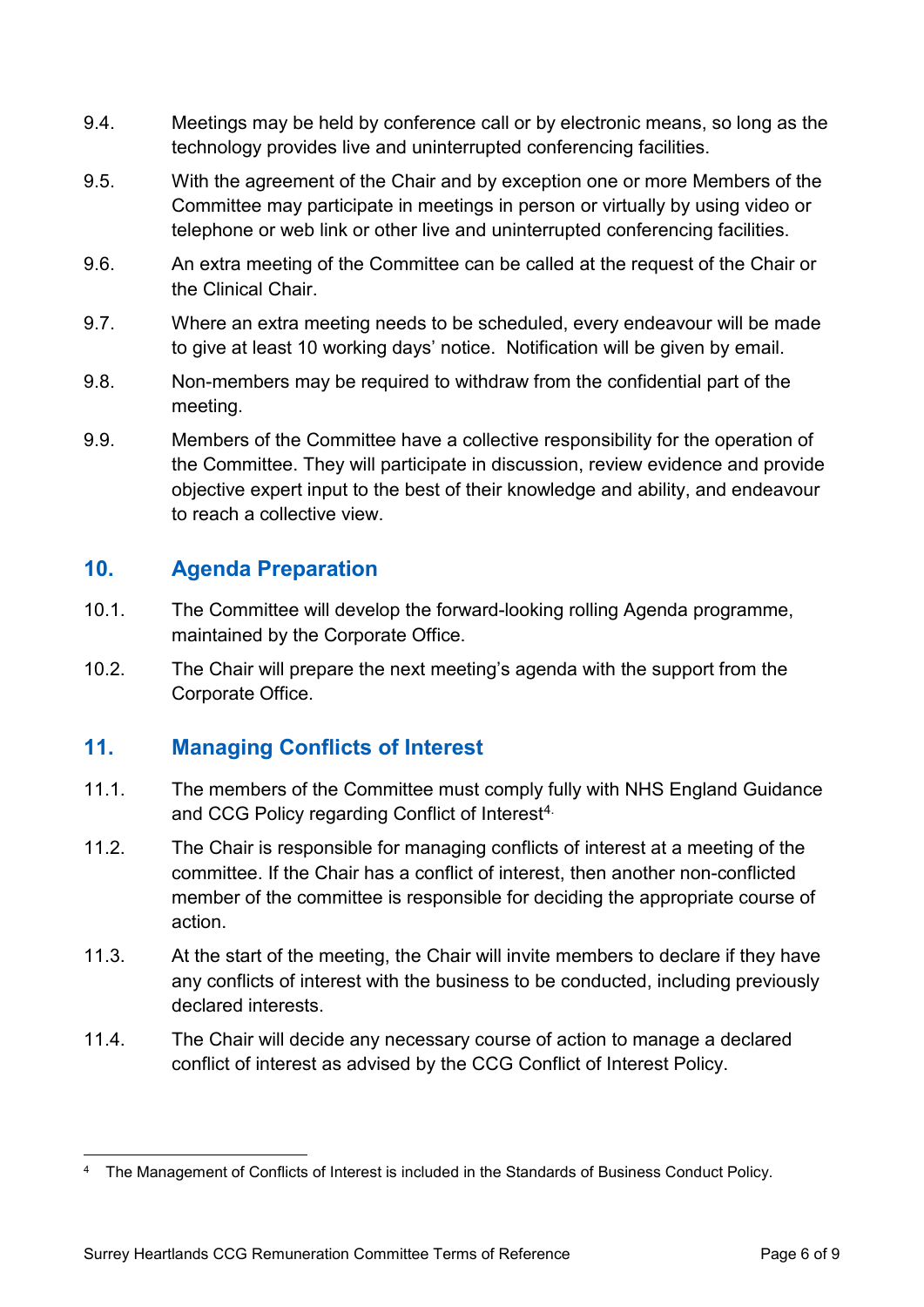- 11.5. Any declared conflicts of interest will be recorded in the minutes along with any action taken, in a form as advised by the CCG Standards of Business Conduct and Conflict of Interest Policy. In summary the information recorded is
	- the name of the person noting the interest;
	- the nature of the interest and why it gives rise to the conflict;
	- the item of the agenda to which the interest related;
	- how it was agreed that the conflict should be managed;
	- evidence that the conflict was managed as intended.

## **12. Decision-making**

- 12.1. The aim of the Committee is to achieve consensus decision-making wherever possible. When the Chair determines a consensus has been achieved by the members present then the decision will be considered to have been made by the Committee.
- 12.2. Each member of the Committee shall have one vote.
- 12.3. If the Chair determines that there is no consensus or one member disputes that consensus has been achieved, a vote will be taken by the Committee members. The vote will be passed with a simple majority the votes of members present. In the case of an equal vote, the Chair shall have a second and casting vote.
- 12.4. The result of the vote will be recorded in the minutes.
- 12.5. All decisions taken in good faith at a meeting of the Committee shall be valid even if there is any vacancy in its membership or, it is discovered subsequently, that there was a defect in the calling of the meeting, or the appointment of a member attending the meeting

## **13. Emergency/ Chair's action**

- 13.1. The Committee will delegate responsibility for emergency powers and urgent decisions to the Chair (or a deputy, if the chair is unavailable).
- 13.2. In the event of an urgent decision being required, this shall be taken by the Chair (or deputy); who must consult at least one other member of the committee who is a member of the Governing Body prior to taking the decision.
- 13.3. Urgent decisions must be reported to the next Committee meeting following the urgent decision for ratification by the full meeting together with a report detailing the grounds on which it was decided to take the decision on an urgent basis and the efforts made to contact the relevant other members of the Committee prior to taking the decision.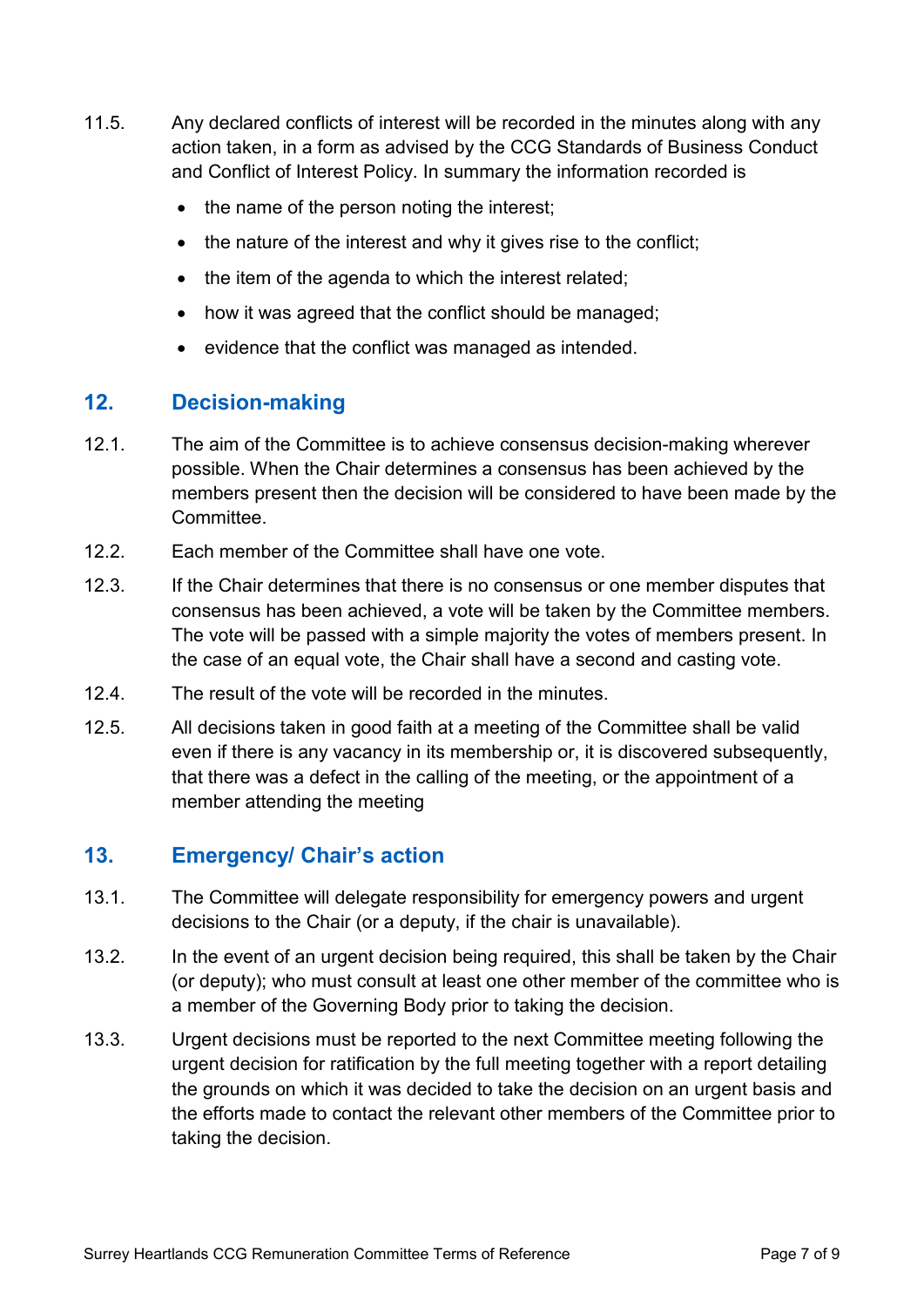## **14. Corporate Office**

- 14.1. The Corporate Office will ensure the provision of a Secretary to the meeting who shall attend to take minutes of the meetings and provide appropriate administrative support to the Chair and Committee members.
- 14.2. The Human Resources Lead will be responsible for supporting the Chair in the management of the Committee's business and for drawing the Committee's attention to best practice, national guidance and other relevant documents as appropriate.
- 14.3. The Secretary will ensure minutes of the Committee are presented to the next meeting for formally sign off.
- 14.4. The Human Resources lead will arrange for the submission of the Chair's summary meeting report to the Governing Body Part 2 Meeting.
- 14.5. The Terms of Reference of the Committee will be made publicly available, as if integral to the Constitution. Information that is non-confidential may also be shared with various audiences under specific circumstances (i.e. the production of reports) within reason and where sharing is not restricted by overriding legislation, such as the Data Protection Act. This standard will also apply to any requests under the Freedom of Information Act.

# **15. Policy and Best Practice**

- 15.1. The Committee will apply best practice in its decision-making processes, for example, when considering individual remuneration, the Committee will:
	- comply with current disclosure requirements for remuneration;
	- on occasion, seek independent advice about remuneration for individuals; and
	- ensure that decisions are based on clear and transparent criteria.

## **16. Conduct of the Committee**

- 16.1. The CCG has a code of conduct in place which defines required standards of behaviour for individuals working within this organisation, and those performing or authorising activities or advisory duties on our behalf. The Committee and its membership will conduct itself in accordance with these standards and principles.
- 16.2. The CCG code of conduct specifically covers an employee/member's responsibility in relation to hospitality and gifts, and has regard to:
	- Professional Standards Authority Standards for Members of NHS Boards and Clinical Commissioning Group Governing Bodies in England,